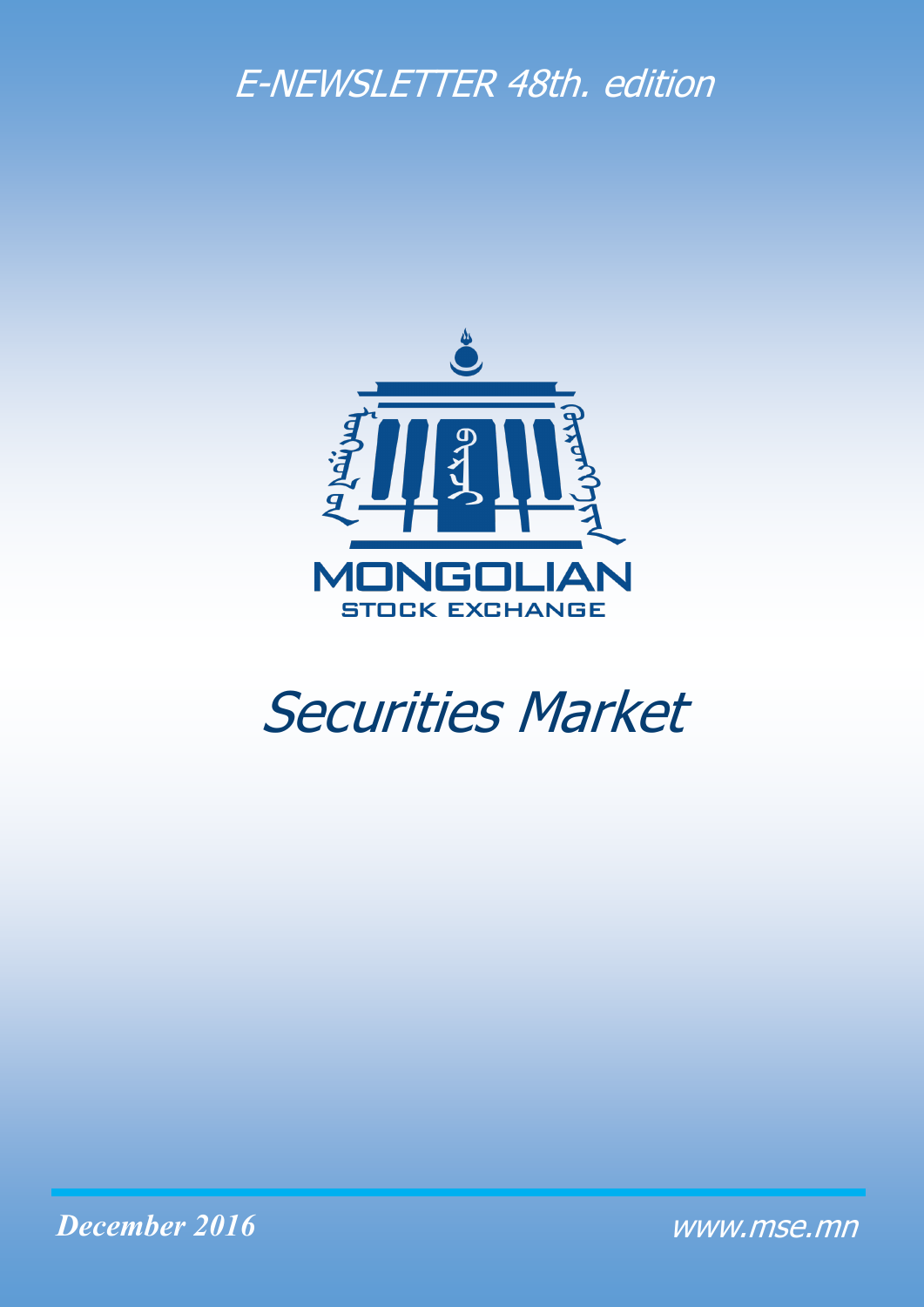# E-NEWSLETTER 48 edition Securities Market

*December 2016*

|                                  | /2016.12.28 14:05/   |
|----------------------------------|----------------------|
| <b>Traded volume</b>             | 38,245,036           |
| Total value /MNT/                | 107,159,941,675      |
| Number of securities transaction | 1,914                |
| Number of traded securities      | 82                   |
| Market capitalization            | 1,474,173,296,528.22 |
| <b>MSE All index</b>             | 861.24               |
| Top-20 index                     | 12,456.06            |

## **Stock trading**  Market capitalization



## **TOP-20 index**



# **MSE ALL index**



| <b>Total</b>               | 228 |
|----------------------------|-----|
| State-owned                | 19  |
| Partially state-owned      | 15  |
| Private                    | 194 |
| Listing Classification "I" |     |
| "II"                       | 46  |
| "III"                      | 175 |

# **Listed Joint Stock Companies Member Securities Companies**

| <b>Total</b>                                   | 58 |
|------------------------------------------------|----|
| Special license / Underwriter, Broker, Dealer/ | 26 |
| Special license /Broker, Dealer/               |    |

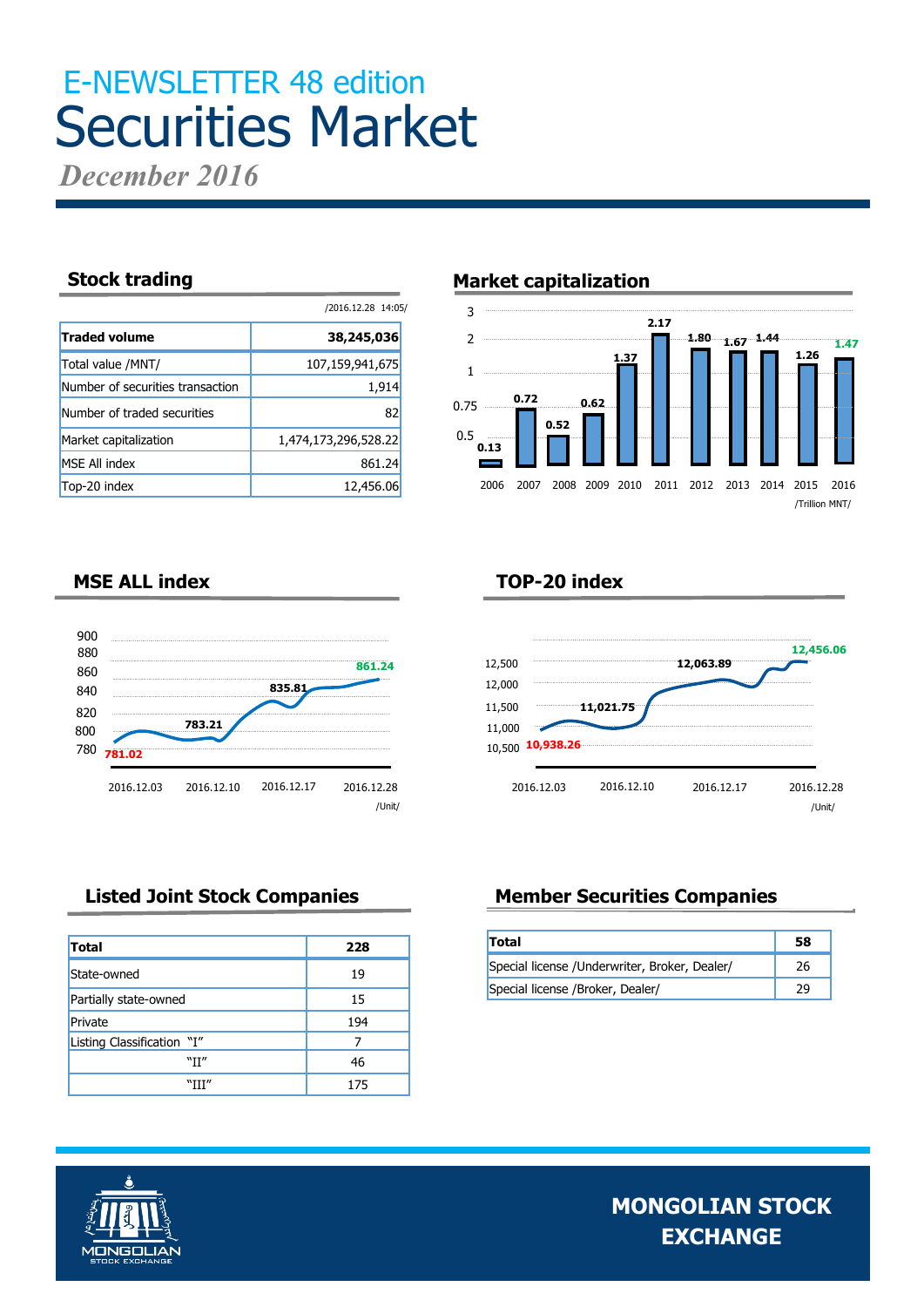# **As of 28 December 2016 Trading activities for Securities companies**

| Sym          |                                 |            | <b>Buy</b>     |            | Sell           |                          |
|--------------|---------------------------------|------------|----------------|------------|----------------|--------------------------|
| bol          | Company name                    | Volume     | Value          | Volume     | Value          | Trading value /buy sell/ |
| 1            | <b>ARD SECURITIES</b>           | 2,150,478  | 740,699,786.36 | 2,068,219  | 706,001,370.36 | 1,446,701,156.72         |
| $\mathbf{2}$ | <b>STANDART INVESTMENT</b>      | 32,535,141 | 491,171,023.58 | 32,299,698 | 484,848,029.68 | 976,019,053.26           |
| 3            | <b>MIBG</b>                     | 1,509,202  | 241,008,751.19 | 1,360,959  | 155,700,570.00 | 396,709,321.19           |
| 4            | <b>BDSEC</b>                    | 93,753     | 88,406,204.30  | 306,799    | 151,743,908.56 | 240, 150, 112.86         |
| 5            | UNDURKHAAN INVEST               | 108,162    | 97,481,726.00  | 108,555    | 101,812,256.00 | 199,293,982.00           |
| 6            | <b>GOLOMT SECURITIES</b>        | 239,997    | 108,454,161.27 | 80,319     | 35,402,383.41  | 143,856,544.68           |
| 7            | <b>BUMBAT ALTAI</b>             | 51,950     | 26,140,096.59  | 124,350    | 91,630,991.29  | 117,771,087.88           |
| 8            | <b>ZERGED</b>                   | 82,078     | 28,684,820.80  | 127,078    | 54,958,098.00  | 83,642,918.80            |
| 9            | <b>GAULI</b>                    | 80,164     | 29,303,050.60  | 101,368    | 34,534,635.00  | 63,837,685.60            |
| 10           | <b>ARD CAPITAL GROUP</b>        | 115,092    | 40,893,401.20  | 4,682      | 6,307,487.00   | 47,200,888.20            |
| 11           | <b>DELGERKHANGAI SECURITIES</b> | 3,964      | 29,946,727.00  | 4,299      | 12,694,219.22  | 42,640,946.22            |
| 12           | <b>MONSEC</b>                   | 20,318     | 7,611,512.50   | 279,900    | 31,523,252.50  | 39, 134, 765.00          |
| 13           | <b>TDB CAPITAL</b>              | 25,221     | 19,609,289.12  | 30,060     | 18,922,079.00  | 38,531,368.12            |
| 14           | NOVEL INVESTMENT                | 32,852     | 20,165,833.50  | 39,303     | 12,719,948.50  | 32,885,782.00            |
| 15           | <b>SANAR</b>                    | 438        | 157,680.00     | 11,564     | 19,427,033.60  | 19,584,713.60            |
| 16           | <b>ASIA PACIFIC SECURITIES</b>  | $\Omega$   | 0.00           | 29,498     | 14,437,902.50  | 14,437,902.50            |
| 17           | <b>DARKHAN BROKER</b>           | 132        | 1,498,596.00   | 22,464     | 8,706,160.69   | 10,204,756.69            |
| 18           | <b>ALTAN KHOROMSOG</b>          | 230        | 30,935.00      | 12,859     | 8,226,600.00   | 8,257,535.00             |
| 19           | <b>TAVANBOGD</b>                | 90         | 1,953,000.00   | 459        | 5,957,740.00   | 7,910,740.00             |

# **Actively traded securities**

### **As of 28 December 2016**

| N <sub>2</sub> | Sym-<br><b>bol</b> | <b>Securities Name</b>         | <b>Volume</b> | Value          | High       | Low        | Open       | Close      | Change<br>/Unit/ | Change /%/ |
|----------------|--------------------|--------------------------------|---------------|----------------|------------|------------|------------|------------|------------------|------------|
| 1              | <b>MNP</b>         | <b>MONGOL POST</b>             | 2,185,140.00  | 727,889,328.36 | 360.00     | 320.00     | 360.00     | 339.86     | 0.66             | 0.19%      |
| $\mathbf{2}$   | <b>MRX</b>         | <b>MEREX</b>                   | 31,204,000.00 | 312,040,000.00 | 10.00      | 10.00      | 10.00      | 0.00       | 0.00             | 0.00%      |
| 3              | <b>BBD</b>         | <b>STANDART PROPERTY GROUP</b> | 1,041,858.00  | 147,954,254.58 | 142.01     | 142.01     | 142.01     | 142.01     | 18.52            | 15.00%     |
| 4              | <b>TTL</b>         | <b>TAVAN TOLGOI</b>            | 36,215.00     | 109,045,065.00 | 3,500.00   | 2,700.00   | 3,500.00   | 2,711.00   | $-46.00$         | $-1.67%$   |
| 5              | <b>BLC</b>         | <b>BUTEELCH UILS</b>           | 107.491.00    | 96,849,116.00  | 901.00     | 900.00     | 901.00     | 901.00     | $-99.00$         | $-9.90\%$  |
| 6              | APU                | APU                            | 248.328.00    | 93,912,594.80  | 399.50     | 360.00     | 399.50     | 396.22     | 30.59            | 8.37%      |
| $\overline{7}$ | <b>RMC</b>         | <b>REMICON</b>                 | 1,196,786.00  | 64,369,079.56  | 62.00      | 46.00      | 62.00      | 62.00      | 6.00             | 10.71%     |
| 8              | GOV                | <b>GOVI</b>                    | 5.746.00      | 58,856,580.00  | 11,000.00  | 9,550.00   | 11,000.00  | 10,150.00  | $-190.00$        | $-1.84%$   |
| 9              | <b>TCK</b>         | <b>TALKH CHIKHER</b>           | 3,007.00      | 55,418,930.00  | 18,500.00  | 18,000.00  | 18,500.00  | 18,130.00  | 60.00            | 0.33%      |
| 10             | <b>SUU</b>         | <b>SUU</b>                     | 395.024.00    | 50,503,750.50  | 136.80     | 125.00     | 136.80     | 128.16     | $-6.34$          | $-4.71%$   |
| 11             | <b>NEH</b>         | <b>DARKHAN NEKHII</b>          | 1,660.00      | 32,148,220.00  | 20,000.00  | 19,000.00  | 20,000.00  | 19,500.00  | $-390.00$        | $-1.96%$   |
| 12             | <b>GTL</b>         | <b>GUTAL</b>                   | 2.295.00      | 26.508.690.00  | 15.000.00  | 11.150.00  | 15.000.00  | 12.600.00  | $-490.00$        | $-3.74%$   |
| 13             | <b>UID</b>         | <b>ULSIIN IKH DELGUUR</b>      | 41,673.00     | 23,738,900.72  | 637.00     | 511.00     | 637.00     | 614.00     | 102.49           | 20.04%     |
| 14             | <b>HHN</b>         | <b>KHARKHORIN</b>              | 73,403.00     | 22,020,900.00  | 300.00     | 300.00     | 300.00     | 0.00       | 0.00             | 0.00%      |
| 15             | <b>ATR</b>         | ATAR-URGUU                     | 305.00        | 18,657,600.00  | 65,000.00  | 59,850.00  | 65,000.00  | 65,000.00  | 3,000.00         | 4.84%      |
| 16             | <b>MRX</b>         | <b>MEREX</b>                   | 267.136.00    | 16,027,969.60  | 67.80      | 58.90      | 67.80      | 60.00      | 8.00             | 15.38%     |
| 17             | <b>HBO</b>         | <b>HI BI OIL</b>               | 71,890.00     | 12,618,324.20  | 199.90     | 175.00     | 199.90     | 198.00     | 13.00            | 7.03%      |
| 18             | Z <sub>OO</sub>    | ZOOS GOYOL                     | 69.00         | 10,074,000.00  | 146.000.00 | 146.000.00 | 146.000.00 | 146.000.00 | $-23.000.00$     | $-13.61%$  |
| 19             | <b>BNG</b>         | <b>BAYANGOL HOTEL</b>          | 236.00        | 9,812,000.00   | 42,000.00  | 40,000.00  | 42,000.00  | 42,000.00  | 0.00             | 0.00%      |
| 20             | <b>ADL</b>         | <b>ADUUN CHULUUN</b>           | 4,735.00      | 8,325,643.00   | 1,910.00   | 1,680.00   | 1,910.00   | 1,800.00   | 45.00            | 2.56%      |

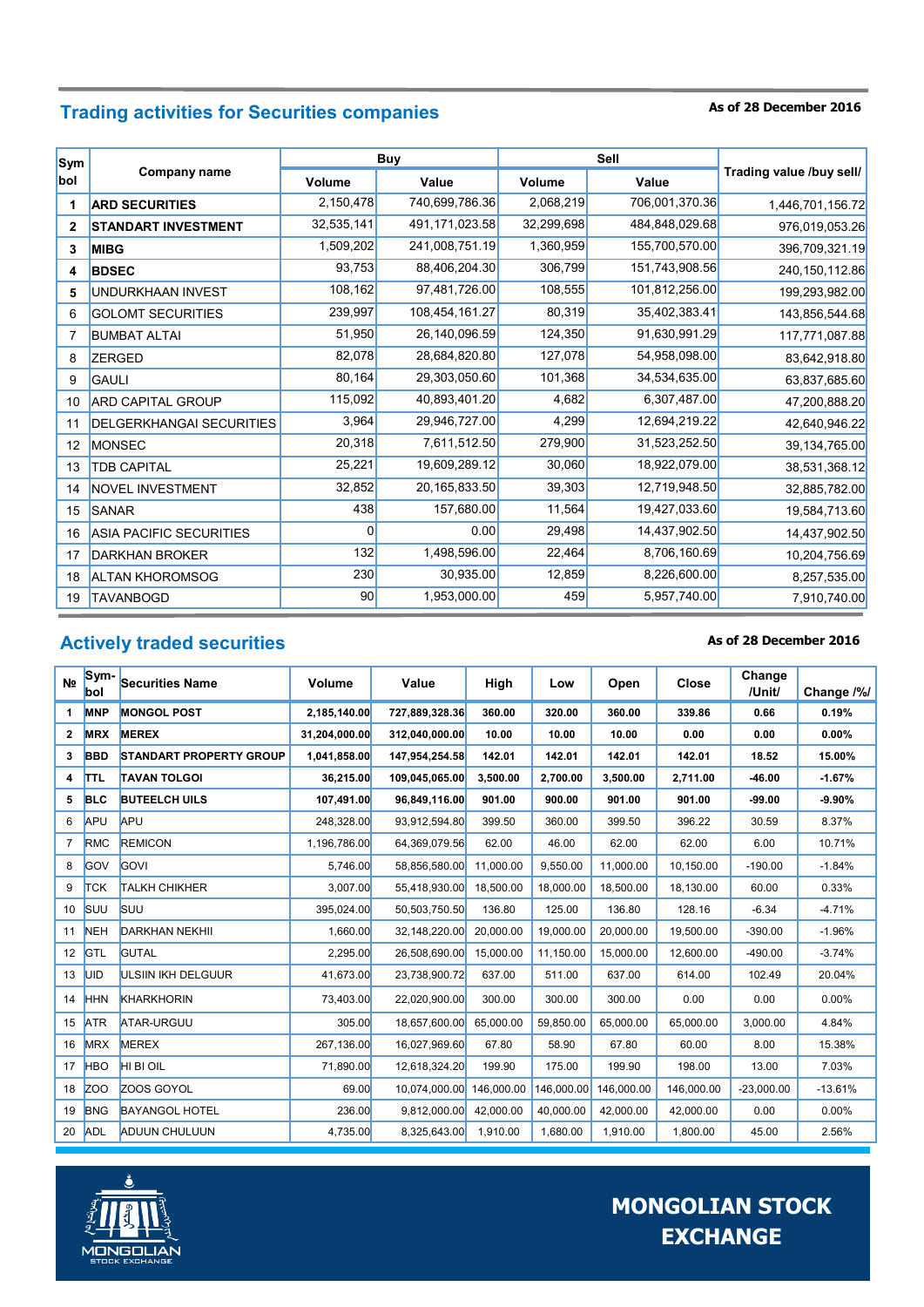# **Securities with most growth**

### **As of 28 December 2016**

|                |                           | Volume<br><b>Closing price</b> |            |            | Change    | Change       |
|----------------|---------------------------|--------------------------------|------------|------------|-----------|--------------|
| N <sub>2</sub> | <b>Securities Name</b>    | /Ширхэг/                       | 2016-11-30 | 2016-12-28 | /MNT/     | /Percentage/ |
| 1              | <b>MONGOL SAVKHI</b>      | 1,085,00                       | 551.00     | 899.00     | 354.00    | 64.95%       |
| $\overline{2}$ | UB-BUK                    | 1.158.00                       | 300.00     | 455.00     | 154.75    | 51.54%       |
| 3              | <b>GAZAR SULJMEL</b>      | 185.00                         | 35,000.00  | 45,400.00  | 10,240.00 | 29.12%       |
| 4              | <b>TELECOM MONGOLIA</b>   | 1,022.00                       | 678.00     | 777.00     | 172.00    | 28.43%       |
| 5              | <b>MIK HOLDINGS</b>       | 530.00                         | 9,090.00   | 12,200.00  | 2,650.00  | 27.75%       |
| 6              | <b>HERMES CENTER</b>      | 34,264.00                      | 135.00     | 169.90     | 29.90     | 21.36%       |
| 7              | <b>ULSIIN IKH DELGUUR</b> | 41.673.00                      | 511.00     | 614.00     | 102.49    | 20.04%       |
| 8              | <b>MEREX</b>              | 267,136.00                     | 58.90      | 60.00      | 8.00      | 15.38%       |
| 9              | <b>TUSHIG UUL</b>         | 250.00                         | 414.00     | 414.00     | 54.00     | 15.00%       |
| 10             | KHUDUUGIIN TEEVER         | 10.00                          | 2,070.00   | 2,070.00   | 270.00    | 15.00%       |
| 11             | <b>KHURD</b>              | 1.00                           | 1,610.00   | 1,610.00   | 210.00    | 15.00%       |
| 12             | <b>E-MONIE</b>            | 28,097.00                      | 264.07     | 264.07     | 34.44     | 15.00%       |
| 13             | STANDART PROPERTY GROUP   | 1,041,858.00                   | 142.01     | 142.01     | 18.52     | 15.00%       |
| 14             | Э-ТРАНС ЛОЖИСТИКС         | 10,703.00                      | 93.00      | 107.00     | 12.98     | 13.81%       |
| 15             | <b>MATERIAL IMPEX</b>     | 888.00                         | 7,500.00   | 9,000.00   | 1,000.00  | 12.50%       |
| 16             | <b>DURVUN-UUL</b>         | 589.00                         | 830.00     | 900.00     | 100.00    | 12.50%       |
| 17             | <b>MONGOL KERAMIC</b>     | 8.00                           | 8,000.00   | 9.000.00   | 1,000.00  | 12.50%       |
| 18             | <b>KHUKH-GUN</b>          | 73,663.00                      | 60.00      | 66.95      | 7.05      | 11.77%       |
| 19             | <b>GENCO TOUR BUREU</b>   | 29,006.00                      | 58.00      | 68.00      | 7.05      | 11.57%       |
| 20             | <b>AGROTECK IMPEX</b>     | 1,815.00                       | 1,300.00   | 1,450.00   | 150.00    | 11.54%       |

# **Securities with most decline**

### **As of 28 December 2016**

|    |                                             | <b>Volume</b> | <b>Closing price</b> |            | Change       | Change       |
|----|---------------------------------------------|---------------|----------------------|------------|--------------|--------------|
| Nº | <b>Securities Name</b>                      |               | 2016-11-30           | 2016-12-28 | /MNT/        | /percentage/ |
| 1  | <b>TUMRIIN ZAVOD</b>                        | 6.00          | 25,000.00            | 18,200.00  | $-9,000.00$  | $-33.09%$    |
| 2  | <b>MONGOL NEKHMEL</b>                       | 152.00        | 4 680.00             | 4,250.00   | $-840.00$    | $-16.50\%$   |
| 3  | ZOOS GOYOL                                  | 69.00         | 146,000.00           | 146,000.00 | $-23,000.00$ | $-13.61%$    |
| 4  | MONGOLIIN KHUGJIL UNDESNII<br><b>NEGDEL</b> | 85.00         | 3,200.00             | 3,200.00   | $-500.00$    | $-13.51%$    |
| 5  | <b>BULGAN GURIL TEJEEL</b>                  | 54.00         | 1,100.00             | 1,100.00   | $-140.00$    | $-11.29%$    |
| 6  | <b>BUTEELCH UILS</b>                        | 107,491.00    | 901.00               | 901.00     | $-99.00$     | $-9.90%$     |
| 7  | <b>MONNOOS</b>                              | 381.00        | 1,500.00             | 1,500.00   | $-150.00$    | $-9.09%$     |
| 8  | <b>SOR</b>                                  | 14.00         | 1,899.00             | 1,899.00   | $-170.00$    | $-8.22%$     |
| 9  | <b>DARKHAN GURIL TEJEEL</b>                 | 6.00          | 476.00               | 460.00     | $-40.00$     | $-8.00\%$    |
| 10 | <b>BAGANUUR</b>                             | 2,755.00      | 2,219.00             | 2,000.00   | $-150.00$    | $-6.98%$     |
| 11 | <b>IKH BARILGA</b>                          | 84.00         | 4,100.00             | 4,000.00   | $-295.00$    | $-6.87%$     |
| 12 | SUU                                         | 395,024.00    | 136.80               | 128.16     | $-6.34$      | $-4.71%$     |
| 13 | <b>STANDART NOOS</b>                        | 200.00        | 735.00               | 735.00     | $-35.00$     | $-4.55%$     |
| 14 | <b>NACO TULSH</b>                           | 1,292.00      | 190.00               | 190.00     | $-8.00$      | $-4.04%$     |
| 15 | <b>DARKHAN HOTEL</b>                        | 28.00         | 16,500.00            | 15,000.00  | $-600.00$    | $-3.85%$     |

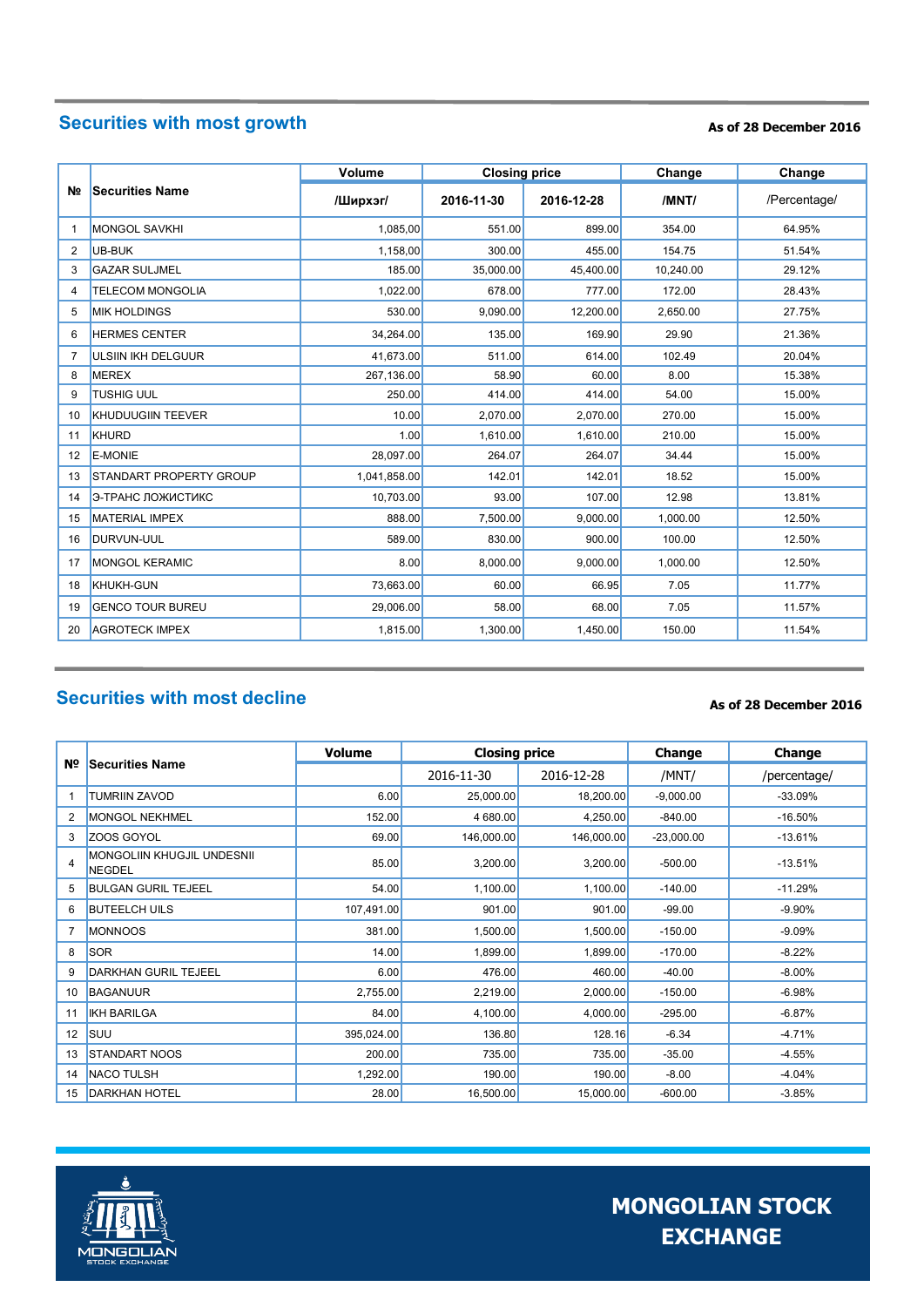# **"BONDS YIELD" SEMINAR WERE HELD**



Mongolian Stock Exchange and Mongolian Chamber of Commerce co-organized the training called "Bonds Yield" seminar which advertised about possibilities for raising capital from securities market on 09 December 2016 at MSE building.

During the training, delegates from Mongolian Chamber of Commerce, 20 enterprises who wants to raise capital from securities market were attended and acquired needed information about securities market, all partied agreed to work together in future.

## **TRADING LICENSE OF "DAVAANBULAG" JSC WERE REINSTATED**

Based on the Resolution No.: 290 of Financial Regulatory Commission, dated on 14 December 2016, the trading license of "Davaanbulag" JSC were reinstated.

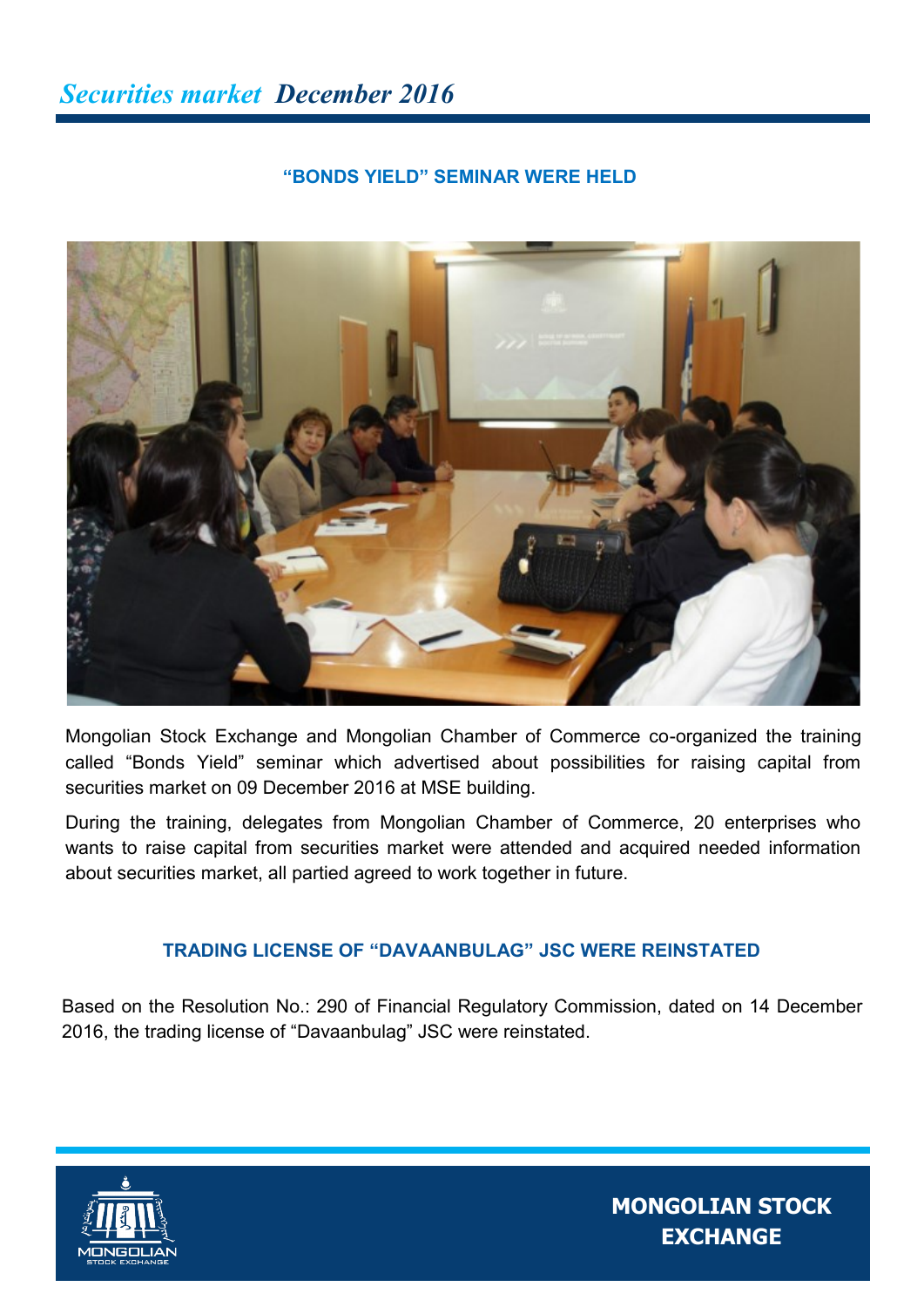# **REPRESENTATIVES OF PUBLIC RANG THE OPENNING BELL**



In order to increase financial knowledge to the public, Mongolian Stock Exchange organizes variety of events. On 15 December 2016, representatives of student journalist of Mongolian State University of Arts and Cultural paid visit to Mongolian Stock Exchange and rang the 5371<sup>st</sup> opening bell. Also, they attended the basic training of capital market.

# **ATTENTION TO SHAREHOLDERS OF "MONGOL POST" JSC**

According to the Resolution No.: 2016/29,30 of BoD's meeting dated on 12 December 2016, the next shareholders meeting date set on **25 January 2017** at **10:00AM**.

**Venue:** Meeting room of "Information and communication company"

**Registration date:** 2017-01-04

Issues will be discussed:

- 1. Reapproving investment plan /accumulated capital from shareholders/
- 2. To nominated acting BoD's members who represents state
- 3. To nominate the independent BoD's members